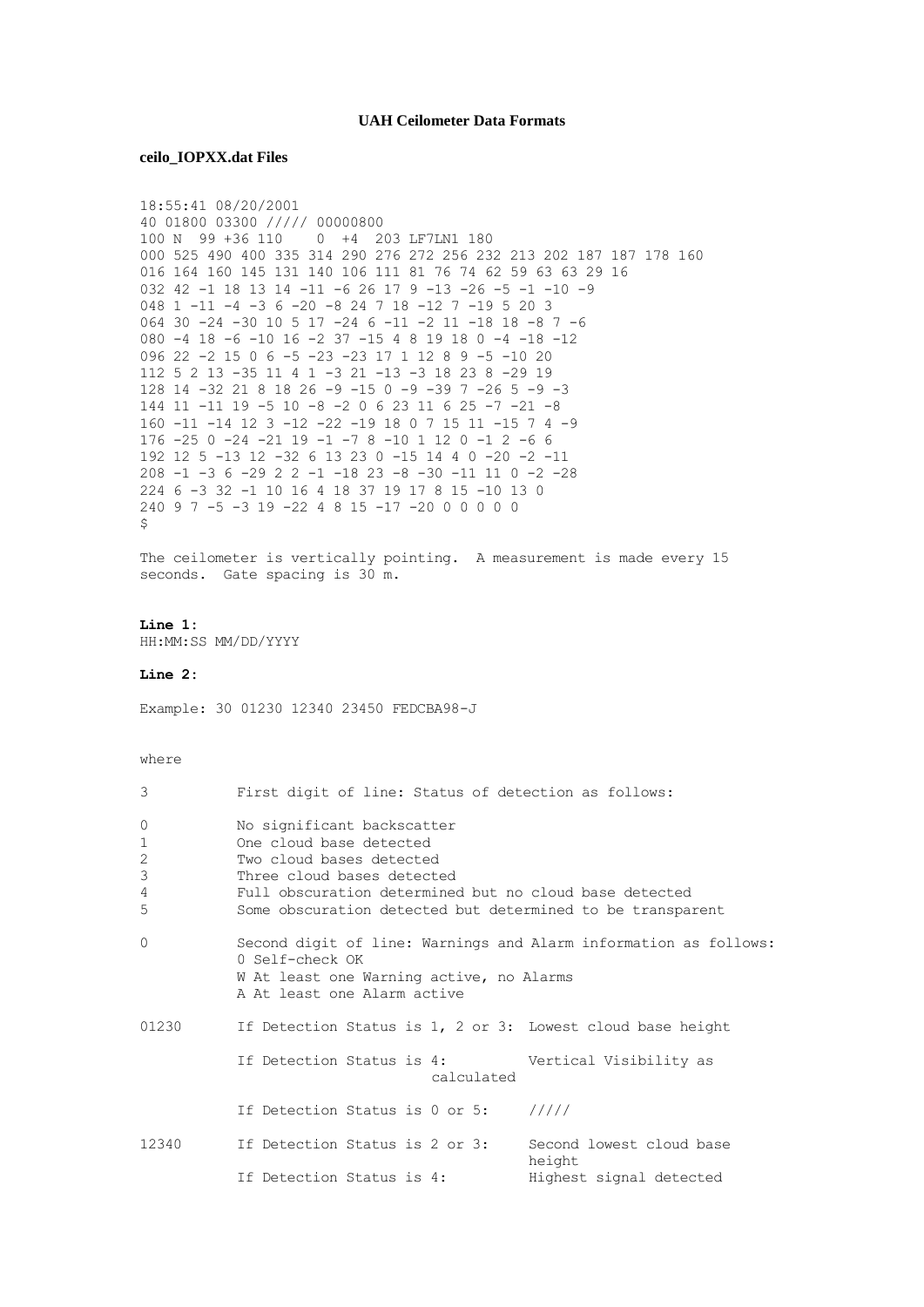If Detection Status is 0, 1 or 5: /////

23450 If Detection Status is 3: The Highest cloud base

height<br>/////

If Detection Status is  $0, 1, 2, 4, 5$ :

FEDCBA98 Alarm (A), Warning (W), and Internal Status information. Each character is a hexadecimal representation of four bits, altogether 32 bits (b00-b3 1), with the following breakdown. Interpretation as follows:

| $\mathbf{F}% _{0}$ | b31 | Laser temperature shut-off (A)                |
|--------------------|-----|-----------------------------------------------|
|                    | b30 | Laser failure (A)                             |
|                    | b29 | Receiver failure (A)                          |
|                    | b28 | Voltage failure (A)                           |
| $E$ :              | b27 | $(spare)$ $(A)$                               |
|                    | b26 | $(spare)$ $(A)$                               |
|                    | b25 | (spare) (A)                                   |
|                    | b24 | $(spare)$ $(A)$                               |
| D:                 | b23 | Window contaminated (W)                       |
|                    | b22 | Battery low (W)                               |
|                    | b21 | Laser power low (W)                           |
|                    | b20 | Laser temperature high or low (W)             |
| $\mathsf{C}$       | b19 | Internal temperature high or low (W)          |
|                    | b18 | Voltage high or low (W)                       |
|                    | b17 | Relative Humidity is $> 85$ % (option)<br>(W) |
|                    | b16 | Receiver optical cross-talk                   |
|                    |     | compensation poor (W)                         |
| B:                 | b15 | Fan suspect (W)                               |
|                    | b14 | $(spare)$ $(W)$                               |
|                    | b13 | $(spare)$ (W)                                 |
|                    | b12 | $(spare)$ $(W)$                               |
| A:                 | b11 | Blower is ON                                  |
|                    | b10 | Blower heater is ON                           |
|                    | b09 | Internal heater is ON                         |
|                    | b08 | Units are METERS if ON, else FEET             |
| 9:                 | b07 | Polling mode is ON                            |
|                    | b06 | Working from battery                          |
|                    | b05 | Single sequence mode is ON                    |
|                    | b04 | Manual settings are effective                 |
| 8:                 | b03 | Tilt angle is $> 45$ degrees                  |
|                    | b02 | (spare)                                       |
|                    | b01 | (spare)                                       |
|                    | b00 | (spare)                                       |

For example, if the battery voltage is too low, a warning is given and the second line appears as

0W ///// ///// ///// 00400300

In this example the internal heater is on and units are meters.

## **Line 3:** Example: 10 0 N 53 +34 204 146 +2 621 LF7HN1 139-1

Measurement parameters are mostly in engineering units. Plus and minus signs are possible. Out-of-Range is indicated by slashes (/////). Contents:

| 100   | Parameter SCALE, 100 $(\%)$ is normal $(0 \ldots 999$ possible)        |
|-------|------------------------------------------------------------------------|
| Ν     | measurement mode; $N = Normal$ , $C = Close$ range                     |
| 53    | laser pulse energy, $\frac{1}{2}$ of nominal factory setting (0 999)   |
| $+34$ | laser temperature degrees $C$ (-50+99)                                 |
| 204   | receiver sensitivity, $\frac{1}{6}$ of nominal factory setting (0 999) |